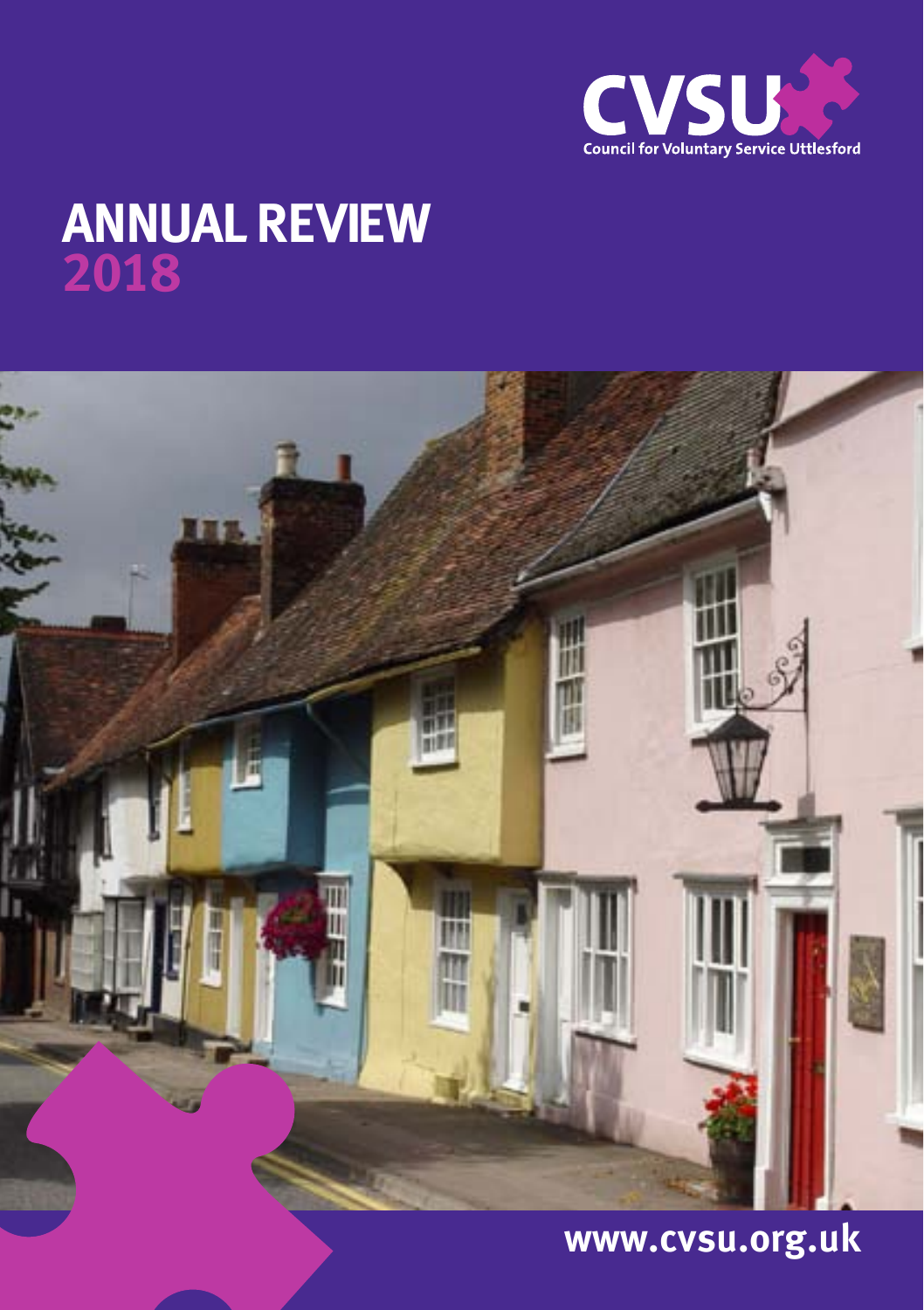# **whO we ARe**

### **ChAiRMAn'S RePORT**  Chairman Chris Barrett



#### **STAFF**

Clive Emmett Chief Officer **Richard Corby Business Manager** Agnieszka Korfel **Community Builder Sarah Eley** Dragons Apprentice

**Jacqueline Davies** Funding & Information Manager **Mark Ropkins Green Matters Project Lead** Challenge Project Lead

#### **BOARD OF DiReCTORS**

Chris Barrett Chairman Cllr Eric Hicks Doug Mason Pamela Sharp Gill Butterworth Cathy Gooding James Taylor Clare Morris

**PReSiDenT** Rt. Hon. Kemi Badenoch MP

#### **vOlunTeeRS – wiTh SPeCiAl ThAnkS**

Chis Noakes Val Wheatcroft Caroline Pannett Sophie Wigan Pat Churchill Ann Sadaghiani Sebastian Southcombe Shaun Wheeler



Trustees and Patron Kemi Badenoch MP



I am pleased to report that 2018 was another successful and eventful year for CVSU, despite the continuing challenges facing all voluntary sector organisations.

We continue to promote the thriving voluntary & community sector in Uttlesford, through the events we arrange and support and the different forums and networks where we are active participants. We continue to provide advice and a wide range of services, ranging from information on fundraising opportunities, or advice on good corporate governance and strategy, through to financial management, data protection and even assistance with the development of websites.

 In addition to core infrastructure services, we deliver a variety of projects which are outlined in this review. We are proud of the quality of our work on all of these initiatives and of the very real benefits being delivered to some of the most vulnerable members of our community.

As CVSU is becomes a larger and more complex organisation, we took the decision to strengthen our board this year and are pleased to appoint three new trustees with experience across business, the health service and public sector more generally. We are already benefiting



from the fresh ideas and enthusiasm, which they bring to our organisation. We would also like to thank Carol James, one of our longest serving trustees who recently retired from the board.

This was also the year in which we said goodbye to our President, Sir Alan Haslehurst. Sir Alan has been involved with CVSU from the outset and we shall always be indebted to him for his many years of encouragement and guidance. We are at the same delighted that Kemi Badenoch, who succeeded Sir Alan as MP for Saffron Walden, has also agreed to become our new President.

Finally, we are as ever grateful for the core funding which we receive from Uttlesford District Council and Essex County Council. None of our achievements this year would have been possible without their support and without the commitment shown by our excellent management team and staff and our growing number of enthusiastic volunteers. We are indeed fortunate to work with such a wonderful team of people.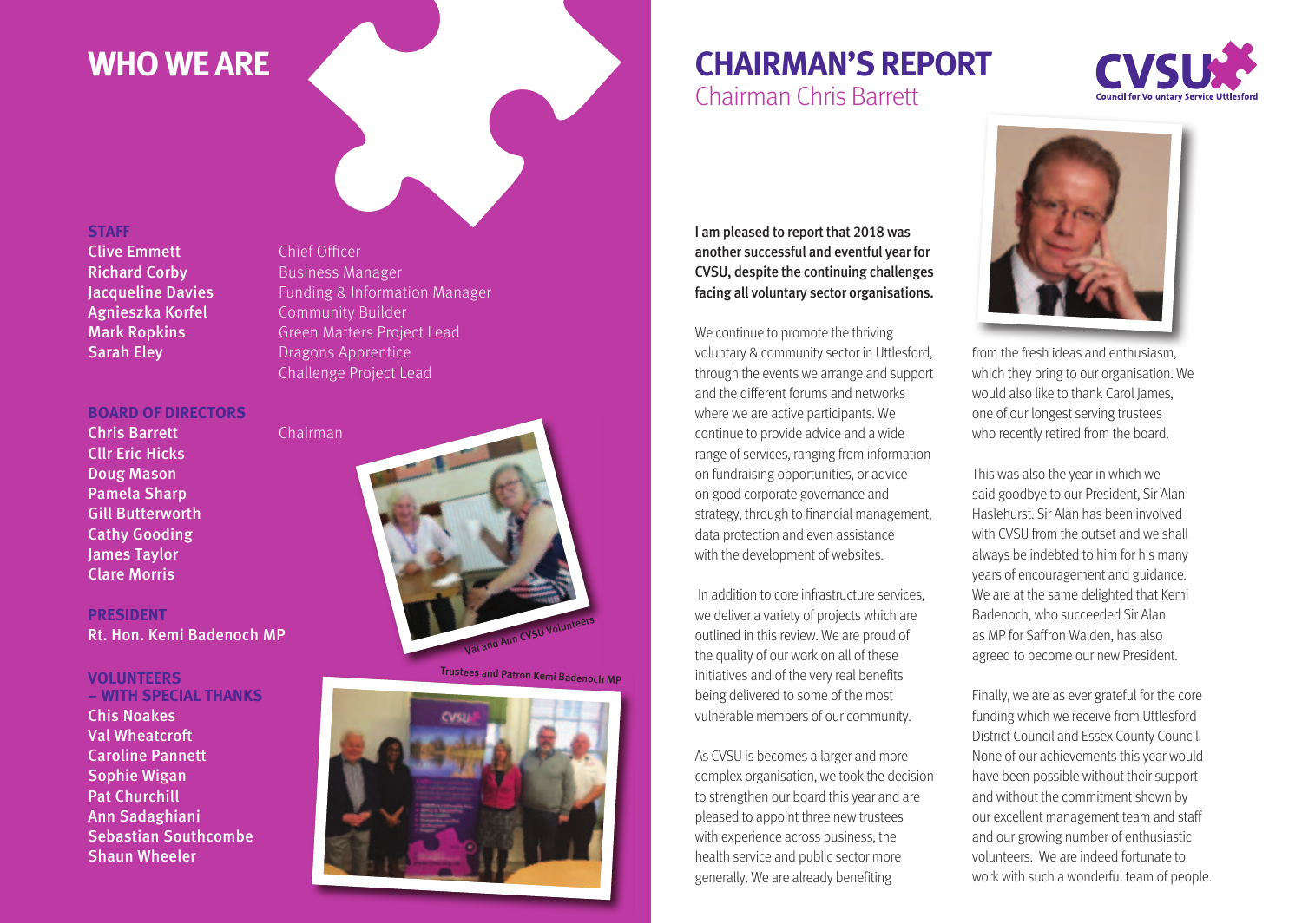# **A Few wORDS** Chief Officer, Clive Emmett

As an organisation, 2018 has been a year in which we have adapted and grown to meet new challenges and demands. We have continued to provide our core business activities by supporting the local voluntary & community sector to thrive and attract new funding, but in addition, we have developed a number of new projects that support local needs through our Community Builder & Green Matters Community Gardening pilots, as well as moving into new areas of provision that fit with national agendas.

Loneliness & Isolation is a particular concern. It affects many people within our communities both young and old and can contribute to mental ill health and poor physical health. We have become increasingly involved in addressing this issue both at a strategic level and more importantly at a practical level. We take the view that connected communities are places where loneliness is reduced and so are raising awareness within our district of how it can be tackled from within. We have focused this year, on initiating local events and projects that bring people together.

Digital technology is another area that we have become involved in



over the last year. It is apparent that this technology supports our public health & wellbeing agendas, as well as areas such as independence and community connectedness. We have again been operating strategically in this arena with the 'Digital Boomers' programme and also at a practical level by raising awareness of its benefits and supporting the installation of technology in the homes of local people living with dementia. We recognise the potential benefits digital offers and have equipped ourselves with the knowledge to play a part in this emerging sector.

CVSU has adapted to the ever increasing expectation being made of infrastructure organisations, but what continues to drive us forward is the diverse and committed VCS and the partnership working which supports people in Uttlesford. We are extremely optimistic about the coming year and what can be achieved by the VCS that serves this unique area of Essex.

**"Thank you for the wonderful service you provided in helping us set up Acehounds" elaine Sheppard – Acehounds**

### **FinAnCiAl DiReCTOR'S RePORT** Chris Barrett

The analysis of our income in 2017/18 is shown in the pie-chart. Our unrestricted income, which comes mainly from the ECC and UDC grants, increased from £74,308 to £75,770 as a result of a modest increase in the funding we receive from Uttlesford District Council. At the same time our restricted income, which is mainly generated through the named projects, increased from £46,158 to £66,988

Despite continuing close management of our costs, expenditure in 2017/18 grew faster than revenue, from £76,863 to £88,026. As a result our unrestricted funds at year-end reduced from £47,180 to £34,924. This last figure is equivalent to 4 months of core expenditure, which is in line with our agreed Reserves Policy.

The most significant variation in expenditure is in payroll costs. The largest part of this increase results from the creation of the new post of Finance and Administration Manager, now the third member of our senior management team. We are already seeing the benefits of this appointment in more accurate forecasting (which is vital when we are bidding for contracts) and



#### **CvSu inCOMe 2018**

Uttlesford District Council 24% Essex County Council 23% Other Income 1% Building Management Income 6% Community Sheds Project 11% Frontline Project 6% Green Matters Project 18% Community Builder Project 8% Winter Warmth Project 3%

improved financial and management information more generally, plus the capacity it gives us to offer some additional services to the organisations we support.

With this new structure in place. we feel confident that we will be able to manage the expected significant increase in our project activity in 2018/19.

**we would like to take this opportunity to thank our principal funders, uttlesford District Council and essex County Council, for their continued support.**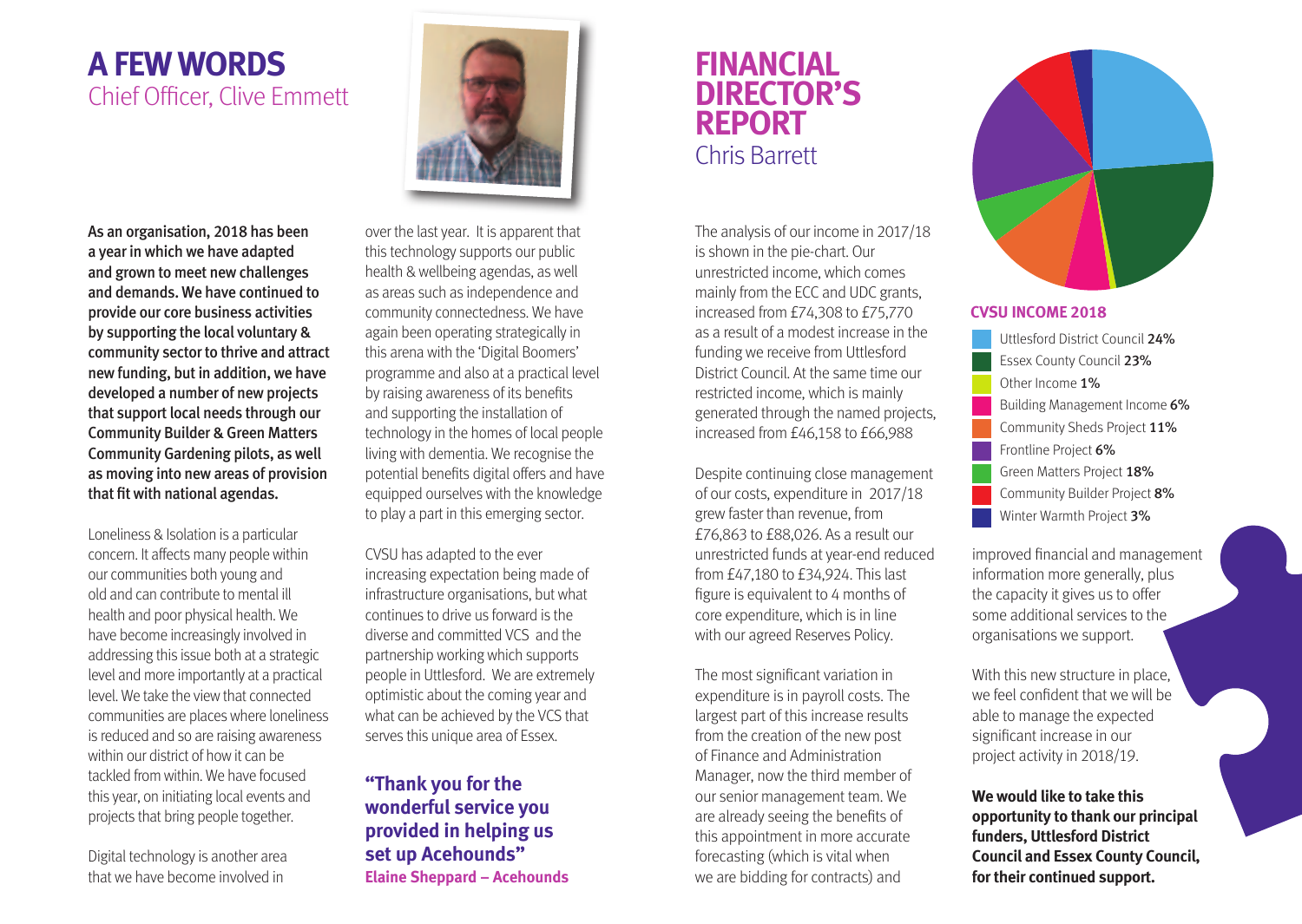**800** twitter followers

**149** people receiving monthly *Funding Bulletin*

**3** new Sheds in development

New website launched

Dementia Café launched

Shed Inside launched

### Weight Management Scheme launched

Farmers Café launched

## **KEY FACTS WHAT WE DO**

# **GReen MATTeRS**



Council for Voluntary Service Uttlesford (CVSU) is a charitable company with over 30 years' experience of supporting the voluntary sector.

We are very proud of the contribution the voluntary sector makes to the lives of people in Uttlesford and we work with these groups, providing a range of specialist services and advising on issues such as funding and governance. We also represent the sector at a strategic level.

We also continue to develop new projects when we identify gaps in provision. These include a gardening project, shed projects, dementia café, farmer's café and various community building initiatives. This year we successfully launched

"I would definitely recommend **uttlesford CvS to other organisations as i feel that they have a wide depth of understanding local needs and have the knowledge and expertise to be useful and inspire confidence" Rosie Juhl – Buffy Playbus**

### **website Building**

A number of small voluntary and community groups have asked us about help with websites. As a result, CVS Uttlesford is now pleased to offer help with building websites for small charities, start-ups and community groups.



Green Matters, a gardening project aimed at vulnerable, elderly and disabled residents in Uttlesford, who have lost control of their gardens.

These gardens will be fully or partially reclaimed during a visit from our team. Our gardener Mark Ropkins is helped by a number of volunteers to take back control of the garden, with the aim of improving local resident's health and wellbeing, and to reduce the risk of trips and falls.

#### **Our aims are:**

- $\bullet$  to reduce loneliness and isolation:
- $\bullet$  to have a positive effect on mental health and wellbeing in our community;



● increase a sense of connectedness to the local community.

Once we receive a request for help, we arrange for our gardener Mark to come and meet with the garden owner. He assess what needs to be done and agrees with the client the tasks that we are able to complete.

Funding allows us to work three days each week – normally on a Wednesday, Thursday and Friday. If you know someone who would benefit from Green Matters then please get in touch.

Green Matters is funded by Uttlesford District Council and Essex County Council Local Service Fund & Community Initiatives Fund).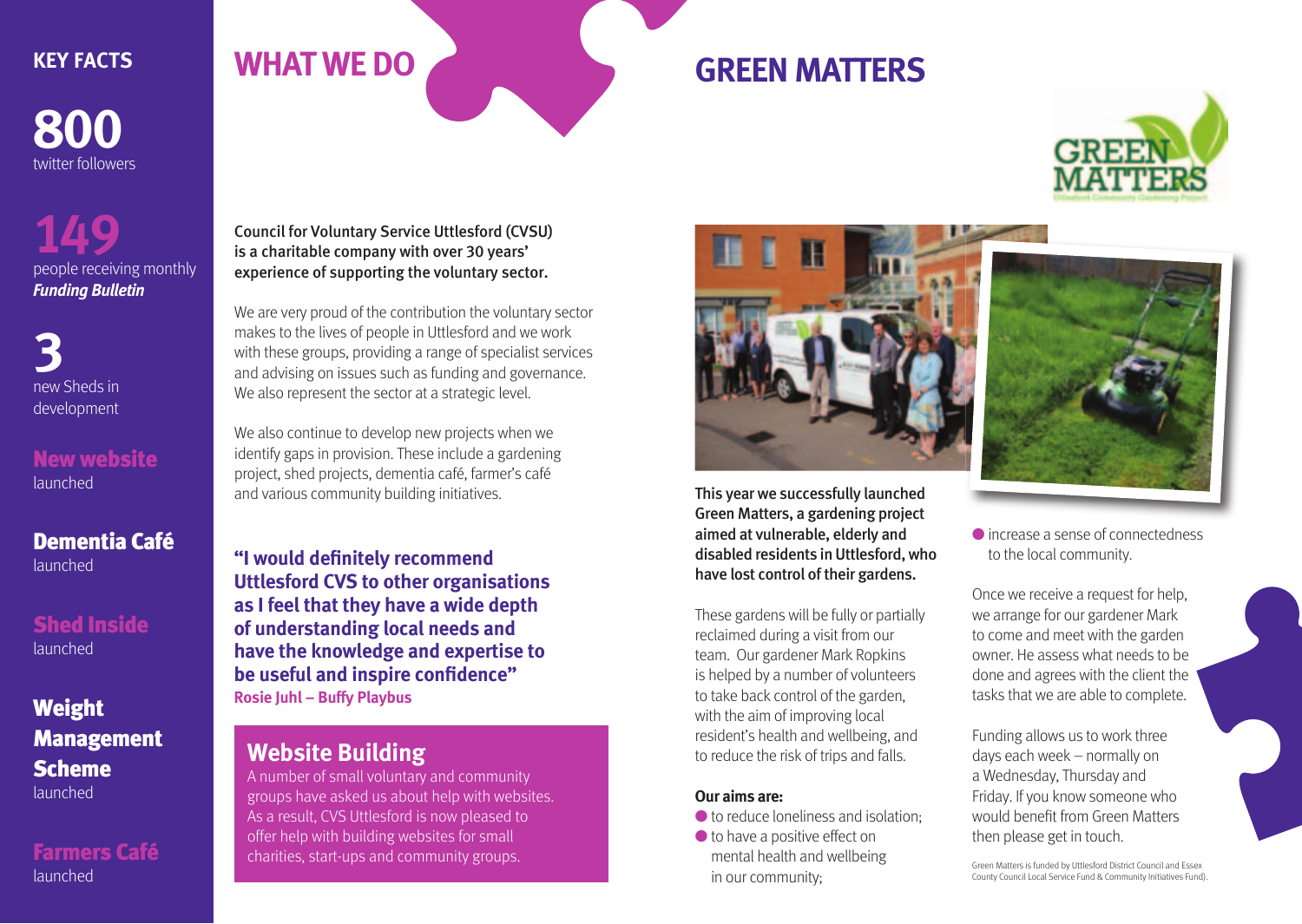### **COMMuniTY BuilDeR SCheMe**

# **OuR wORk ThiS YeAR**



Nationally 1 in 5 people are presenting to their GP's due to loneliness. With this in mind, we decided to pilot a Community Builder project. Community Building is an important approach to creating and/or strengthening the connectedness of our existing and new communities. We recognise that this concept is an extension of the work we already do and decided to take a proactive role in delivery.

Community Building supports neighbourhoods to thrive, increase their connectivity and develop local assets in the form of people and places. As a Community Builder, you place yourself within communities, acquire local knowledge and identify opportunities, key people and locations such as buildings and spaces that can be brought together to enable unrealised, community lead, activities to thrive in the simplest of ways.



Our community builder, Aga Korfel, has worked in partnership with others, to both rejuvenate existing activities as well as starting new projects. Initiatives include, Farmers Café, Elsenham Café, Elsenham Lunches, Volunteer Week Celebration, Shed Inside and Takeley and Stansted Tea Parties.

The second element of the South Uttlesford Community Builder Pilot, funded by the West Essex CCG is to focus on the over sixty fives who are presenting to their GP's due to loneliness and a lack of connectivity. The community Builder has one to one sessions with individuals who would benefit from engagement that is more social and supports that individual to become more involved in activities outside their home.

We are very encouraged by the outcomes and impact this pilot has made so far. We are therefore intending to grow this approach by acquiring further funding to support its spread across the whole of Uttlesford, as well as raising awareness in the local Voluntary Community Sector of how this approach can be adopted and delivered more widely.



### **uTTleSFORD FOODBAnk**

Foodbank is designed to help families in crisis by providing free emergency food until appropriate agencies are in a position to help. As well as receiving food, the client will be directed to further help and support if required.

Uttlesford Foodbank is delivered by a team of volunteers and there are 4 food collection points in Uttlesford; Saffron Walden, Thaxted, Takeley and the Community Hub in Dunmow – which is the collection point that CVSU manages.

In Dunmow this year, we have distributed 141 food parcels. August and September were the busiest months and benefit delays was a recurring theme for clients collecting food.

If you wish to donate food to the Foodbank, you can visit the website and see which items are most needed. **www.uttlesford.foodbank.org.uk**



### **FROnTline**

We continue to provide the administrative and technical support for Frontline with lead organisation Uttlesford Citizens Advice.

Frontline is a web-based system that allows both front line workers such as GP's & community nurses as well as individuals, to find out what health services are available and make a secure referral to a local service.

Access is now also available via a professional or public facing App on both IOS and Android. Public terminals which host the app are also available in the Dunmow Community Hub and local GP surgeries.

Frontline referrals continue to increase. There are now 213 Uttlesford services listed on the system and in the last 12 months there have been 734 referrals made. **www.uttlesfordfrontline.org.uk**

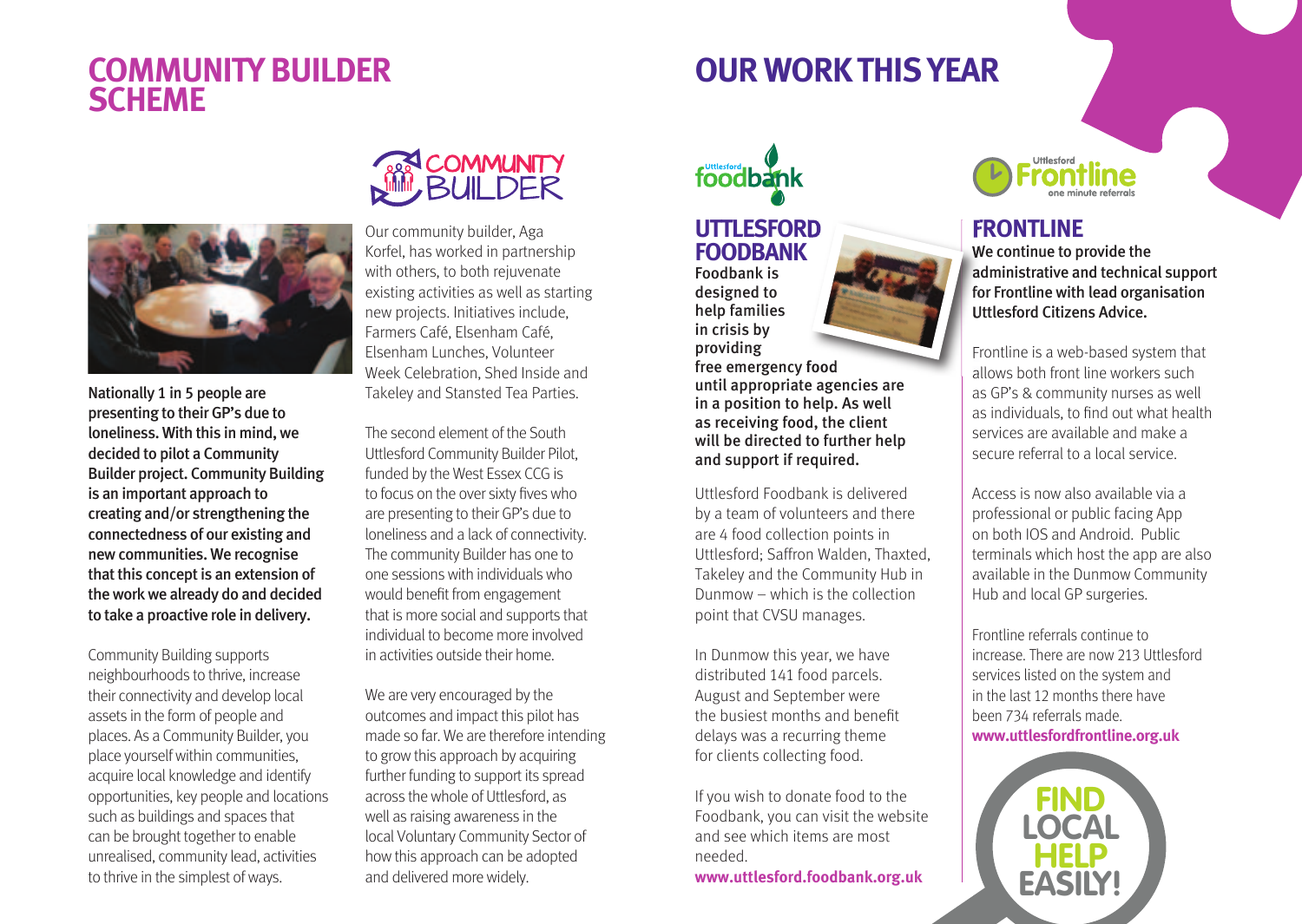# **OuR wORk ThiS YeAR**

# **DRAGOn'S APPRenTiCe ChAllenGe**



### **COMMuniTY SheDS**

The purpose of the community shed is to create a comfortable environment where those attending can meet, find peer support, networking opportunities, and participate in individual or group projects. Although open to anyone, we particularly encourage men to attend, as research indicates some sections of the male population feel socially isolated.

Our community Sheds programme continues to be very popular and we now have – or are in the process of having, sheds in Barnston, Little Canfield, Harlow, Saffron Walden and Radwinter. The sessions run weekly and each Shed will have its own range of activites – decided upon by the shed members.

#### **Dunmow Shed inside**

The Shed Inside is an addition to the Shed project and is aimed at those who would like the shed experience but are perhaps not able enough to visit an outdoor shed. Those attending the indoor sessions socialise and play board games, every 2 weeks.



### **DeMenTiA CAFÉ**

The Dementia Café opened in the Hub this year and is managed by a team of lovely volunteers.

People living with dementia are invited to come along with their partner, carer or family member and talk/be together over a drink and snack. We talk about anything relating to life with dementia, as well as other matters that may help with daily living, such as gardening tips, fire safety in the home and first aid.

We have visiting professionals who can answer dementia-related questions, and help people navigate their way through a number of issues. For the future, we plan to offer dementia friendly outings, such as cinema, music/theatre or other ideas café goers may have.

#### **The Dementia Café runs on Mondays, from 10.30am to 12.00pm, at the uttlesford Community hub.**





The Dragons Apprentice Challenge is a community initiative linking students from local schools and colleges with local businesses and charities.

Teams of students, typically between 16 and 17 years old, are given £100 seed capital, are matched with a local business professional (Dragon) and paired with a local Charity Partner.

They have 4 months to come up with a business idea, make it happen and report on it. The aim is for teams to turn their £100 into £1000+ through executing a single or series of business ideas. All profits made by the teams are presented directly to their chosen charity.

In April we celebrated the end of our first intake of Dragons Apprentices



with an awards evening in Saffron Walden. Our teams of apprentices joined us for an evening of reflection, faced our "Super Dragons" panel and then following a buffet celebration, we presented our Awards across six categories: – Most Money Made, Most Innovative Product, Service or Business Idea, Best Partnership with your Charity, Outstanding Apprentice Achievement, Best Presentation and finally Overall Winning Team.

Dominic Parry (below), founder of The Saffron Ice Cream Company as out guest speaker, who gave our young apprentices and insight into the challenges and rewards of running your own business.